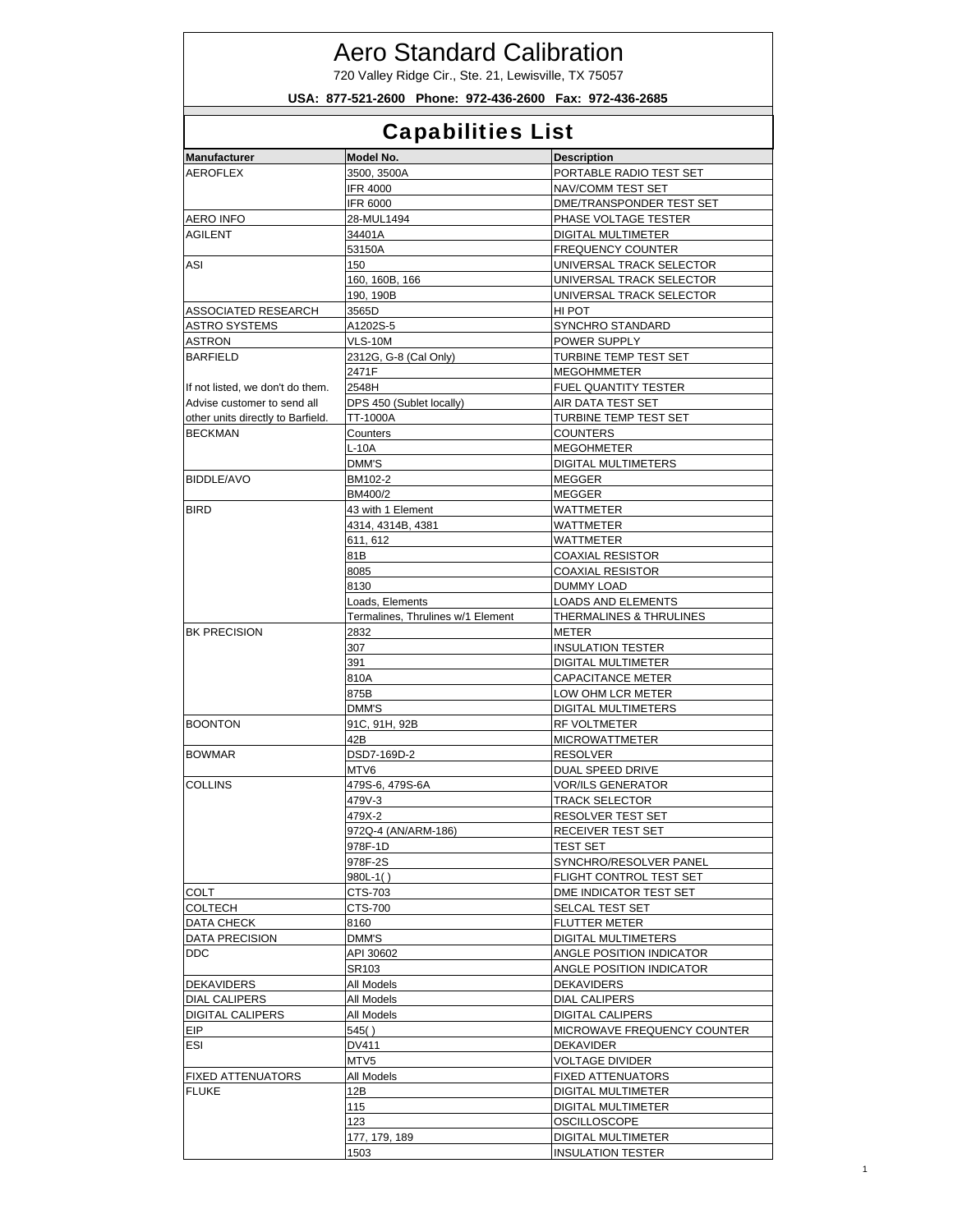| <b>FLUKE</b>              | 1507                       | <b>INSULATION TESTER</b>  |
|---------------------------|----------------------------|---------------------------|
|                           | 1911A, 1912A, 1920A, 1941A | <b>COUNTER</b>            |
|                           | 20 Series                  | DIGITAL MULTIMETER        |
|                           | 289                        | DIGITAL MULTIMETER        |
|                           | 33, 36                     | <b>CLAMP METER</b>        |
|                           | 323                        | DIGITAL MULTIMETER        |
|                           | 45                         | <b>DIGITAL MULTIMETER</b> |
|                           | 51 (Sublet)                | THERMOMETER               |
|                           |                            | RF GENERATOR              |
|                           | 6060A                      |                           |
|                           | 70 Series                  | DIGITAL MULTIMETER        |
|                           | 8000, 8100 Series          | DIGITAL MULTIMETER        |
|                           | 80 Series                  | <b>DIGITAL MULTIMETER</b> |
|                           | 8600A                      | DIGITAL MULTIMETER        |
|                           | 8840A                      | DIGITAL MULTIMETER        |
|                           | 97                         | DIGITAL MULTIMETER        |
|                           | ET-18DMM                   | DIGITAL MULTIMETER        |
|                           | ET-23DMM                   | DIGITAL MULTIMETER        |
|                           | ET-73                      | DIGITAL MULTIMETER        |
|                           | ET-87                      | DIGITAL MULTIMETER        |
|                           | ET-88                      | DIGITAL MULTIMETER        |
| <b>FREQUENCY COUNTERS</b> | All Models                 | <b>FREQUENCY COUNTERS</b> |
|                           |                            |                           |
| <b>FUNCTION GENERATOR</b> | All Models                 | <b>FUNCTION GENERATOR</b> |
| <b>GENERAL RADIO</b>      | 1001-A                     | SIGNAL GENERATOR          |
|                           | 1419-B                     | DECADE CAPACITOR          |
|                           | 1432K, 1432M               | DECADE RESISTOR           |
|                           | 1433F, 1433T               | DECADE RESISTOR           |
|                           | 1454A. 1455-AH             | DECADE VOLTAGE DIVIDER    |
|                           | 1490-D                     | DECADE INDUCTOR           |
|                           | 1840-A                     | <b>AUDIO POWER METER</b>  |
|                           | 583-A                      | <b>AUDIO POWER METER</b>  |
|                           | MD-1                       | FUEL QUANTITY TESTER      |
| GERTSCH                   | DSRB-5C-4R                 | <b>RATIO TRANSFORMER</b>  |
|                           |                            |                           |
|                           | PT-4R                      | RATIO TRANSFORMER         |
|                           | PT-5                       | RATIO TRANSFORMER         |
|                           | RT-2                       | RATIO TRANSFORMER         |
|                           | RT-7                       | RATIO TRANSFORMER         |
|                           | SS-5AR                     | SYNCHRO STANDARD          |
|                           | ST-100                     | <b>TRANSFORMER</b>        |
| GOULD                     | TA240                      | <b>CHART RECORDER</b>     |
| GULTON                    | TR 722                     | CHART RECORDER            |
| HAMEG                     | HM8130                     | <b>FUNCTION GENERATOR</b> |
| HELPER                    | RF801                      | RF MILLIVOLTMETER         |
|                           | SINADDER 3                 | <b>SINAD METER</b>        |
|                           |                            |                           |
|                           | <b>SL105</b>               | SINAD METER               |
| <b>HEWLETT PACKARD</b>    | 105B                       | <b>FREQUENCY STANDARD</b> |
|                           | 1720A                      | <b>OSCILLOSCOPE</b>       |
|                           | 1725A                      | OSCILLOSCOPE              |
|                           | 200AB                      | AF GENERATOR              |
|                           | 200CD                      | WIDE RANGE OSCILLATOR     |
|                           | 200CDR                     | AF GENERATOR              |
|                           | 201C                       | AUDIO OSCILLATOR          |
|                           | 202C                       | AUDIO OSCILLATOR          |
|                           | 203A                       | <b>FUNCTION GENERATOR</b> |
|                           | 204C                       | OSCILLATOR                |
|                           |                            |                           |
|                           | 209A                       | OSCILLATOR                |
|                           | 331A                       | DISTORTION ANALYZER       |
|                           | 332A                       | DISTORTION ANALYZER       |
|                           | 333A                       | DISTORTION ANALYZER       |
|                           | 334A                       | DISTORTION ANALYZER       |
|                           | 3245A (Sublet)             | UNIVERSAL SOURCE          |
|                           | 3400A                      | AC VOLTMETER              |
|                           | 3435A                      | DIGITAL MULTIMETER        |
|                           | 3439A                      | DIGITAL VOLTMETER         |
|                           | 34401A                     | DIGITAL MULTIMETER        |
|                           |                            |                           |
|                           | 3455A                      | DIGITAL VOLTMETER         |
|                           | 3456A                      | DIGITAL VOLTMETER         |
|                           | 3458A                      | DIGITAL VOLTMETER         |
|                           | 3465A                      | DIGITAL MULTIMETER        |
|                           | 3466A                      | MULTIMETER                |
|                           | 3468B                      | DIGITAL MULTIMETER        |
|                           | 3469B                      | DIGITAL VOLTMETER         |
|                           | 350B                       | ATTENUATOR                |
|                           |                            |                           |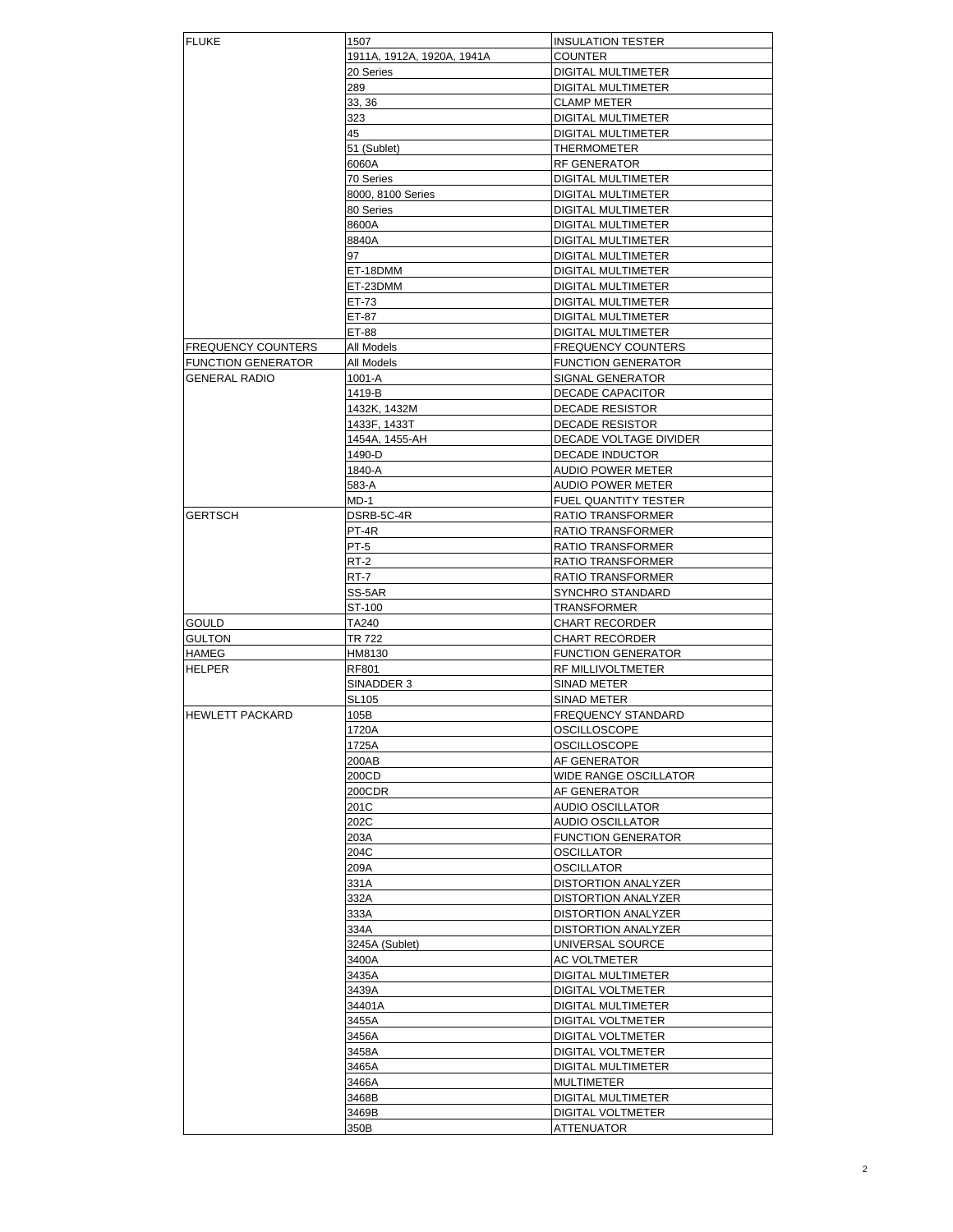| <b>HEWLETT PACKARD</b> | 355C                               | ATTENUATOR                       |
|------------------------|------------------------------------|----------------------------------|
|                        | 400E                               | VOLTMETER                        |
|                        | 400FL                              | VOLTMETER                        |
|                        |                                    |                                  |
|                        | 4204                               | OSCILLATOR                       |
|                        | 4304B                              | VOLTMETER                        |
|                        |                                    |                                  |
|                        | 432A (Sublet)                      | RF POWER METER                   |
|                        | 436A                               | RF POWER METER                   |
|                        | 437 (Sublet)                       | POWER METER                      |
|                        |                                    |                                  |
|                        | 4440B                              | DECADE CAPACITOR                 |
|                        | 478A (Send Power Meter) (Sublet)   | RF POWER SENSOR                  |
|                        |                                    |                                  |
|                        | 5245L                              | COUNTER                          |
|                        | 5246L                              | COUNTER                          |
|                        | 5248L, 5254C                       | <b>COUNTER</b>                   |
|                        |                                    |                                  |
|                        | 5253B                              | COUNTER/TIMER                    |
|                        | 5300B, 5305B                       | TIMER COUNTER                    |
|                        | 5314A                              | UNIVERSAL COUNTER                |
|                        |                                    |                                  |
|                        | 5315A                              | <b>COUNTER</b>                   |
|                        | 5315B                              | UNIVERSAL COUNTER                |
|                        |                                    |                                  |
|                        | 5323A                              | <b>AUTOMATIC COUNTER</b>         |
|                        | 5327A                              | UNIVERSAL COUNTER                |
|                        |                                    |                                  |
|                        | 5328A                              | UNIVERSAL COUNTER                |
|                        | 5334A, 5334B                       | UNIVERSAL COUNTER                |
|                        | 5335A                              | UNIVERSAL COUNTER                |
|                        |                                    |                                  |
|                        | 5361A                              | MICROWAVE COUNTER                |
|                        | 53150A                             | <b>FREQUENCY COUNTER</b>         |
|                        |                                    |                                  |
|                        | 54600A                             | DIGITAL OSCILLOSCOPE             |
|                        | 606                                | RF GENERATOR                     |
|                        | 606A                               | RF GENERATOR                     |
|                        |                                    |                                  |
|                        | 606B                               | RF GENERATOR                     |
|                        | 620B                               | X BAND GENERATOR                 |
|                        |                                    |                                  |
|                        | 651A                               | AUDIO GENERATOR                  |
|                        | 651B                               | AUDIO GENERATOR                  |
|                        | 8015A                              | PULSE GENERATOR                  |
|                        |                                    |                                  |
|                        | 8405A                              | <b>VECTOR VOLTMETER</b>          |
|                        | 8484A                              | POWER SENSOR                     |
|                        |                                    |                                  |
|                        | 8481A, 8481D (Sublet)              | POWER SENSOR                     |
|                        | 8482A (Sublet)                     | POWER SENSOR                     |
|                        |                                    |                                  |
|                        | 8491A                              | ATTENUATOR                       |
|                        | 8601A                              | <b>SWEEP GENERATOR</b>           |
|                        | 8620C                              | <b>SWEEP OSCILLATOR</b>          |
|                        |                                    |                                  |
|                        | 86222B                             | RF PLUG-IN MODULE                |
|                        | 8640B                              | <b>RF GENERATOR</b>              |
|                        |                                    |                                  |
|                        | 8654A                              | SIGNAL GENERATOR                 |
|                        | 8656B                              | SIGNAL GENERATOR                 |
|                        |                                    |                                  |
|                        | 8900B                              | POWER CALIBRATOR                 |
|                        | 8900C (Sublet)                     | PEAK POWER METER                 |
|                        | 8901B                              | MODULATION ANALYZER              |
|                        |                                    |                                  |
|                        | 8903B (Sublet)                     | AUDIO ANALYZER                   |
|                        | 8904A                              | MULTIFUNCTION SYNTHESIZER        |
|                        |                                    |                                  |
|                        | 11708A (Sublet)                    | ATTENUATOR                       |
| <b>IFR</b>             | 1900                               | COMMUNICATIONS MONITOR           |
|                        | <b>IFR 4000</b>                    | NAV/COMM TEST SET                |
|                        |                                    |                                  |
|                        | <b>IFR 6000</b>                    | DME/TRANSPONDER TEST SET         |
|                        | ATC-1200Y3                         | DME/TRANSPONDER TEST SET         |
|                        |                                    |                                  |
|                        | ATC-1400, 1400A                    | DME/TRANSPONDER TEST SET         |
|                        | ATC-600A                           | DME/TRANSPONDER TEST SET         |
|                        | ATC-601                            | MODE S TRANSPONDER TEST SET      |
|                        |                                    |                                  |
|                        | <b>COMM-760</b>                    | COMM TEST SET                    |
|                        | FM/AM 1000A, 1000S                 | COMMUNICATIONS MONITOR           |
|                        |                                    |                                  |
|                        | <b>FM/AM-1100S</b>                 | COMMUNICATIONS MONITOR           |
|                        | FM/AM-1200()                       | COMMUNICATIONS MONITOR           |
|                        |                                    |                                  |
|                        | FM/AM 1500                         | COMMUNICATIONS MONITOR           |
|                        | FM/AM 500, 500A                    | COMMUNICATIONS MONITOR           |
|                        | GPS-101                            | <b>GLOBAL POSITION SIMULATOR</b> |
|                        |                                    |                                  |
|                        | <b>NAV-401L</b>                    | VOR/ILS TEST SET                 |
|                        | NAV-402AP                          | VOR/ILS TEST SET                 |
|                        |                                    |                                  |
|                        | NAV-750()                          | VOR/ILS TEST SET                 |
|                        | RD-300 (Need Coax & Load)          | WEATHER RADAR TEST SET           |
|                        | RD-301 (Need Coax & Load) (Sublet) | WEATHER RADAR TEST SET           |
|                        |                                    |                                  |
|                        | S-1403, S-1403DL                   | MODE S GENERATOR                 |
|                        | T-1401                             | TACAN TEST SET                   |
|                        |                                    |                                  |
|                        | TCAS-201 (Sublet)                  | TCAS TEST SET                    |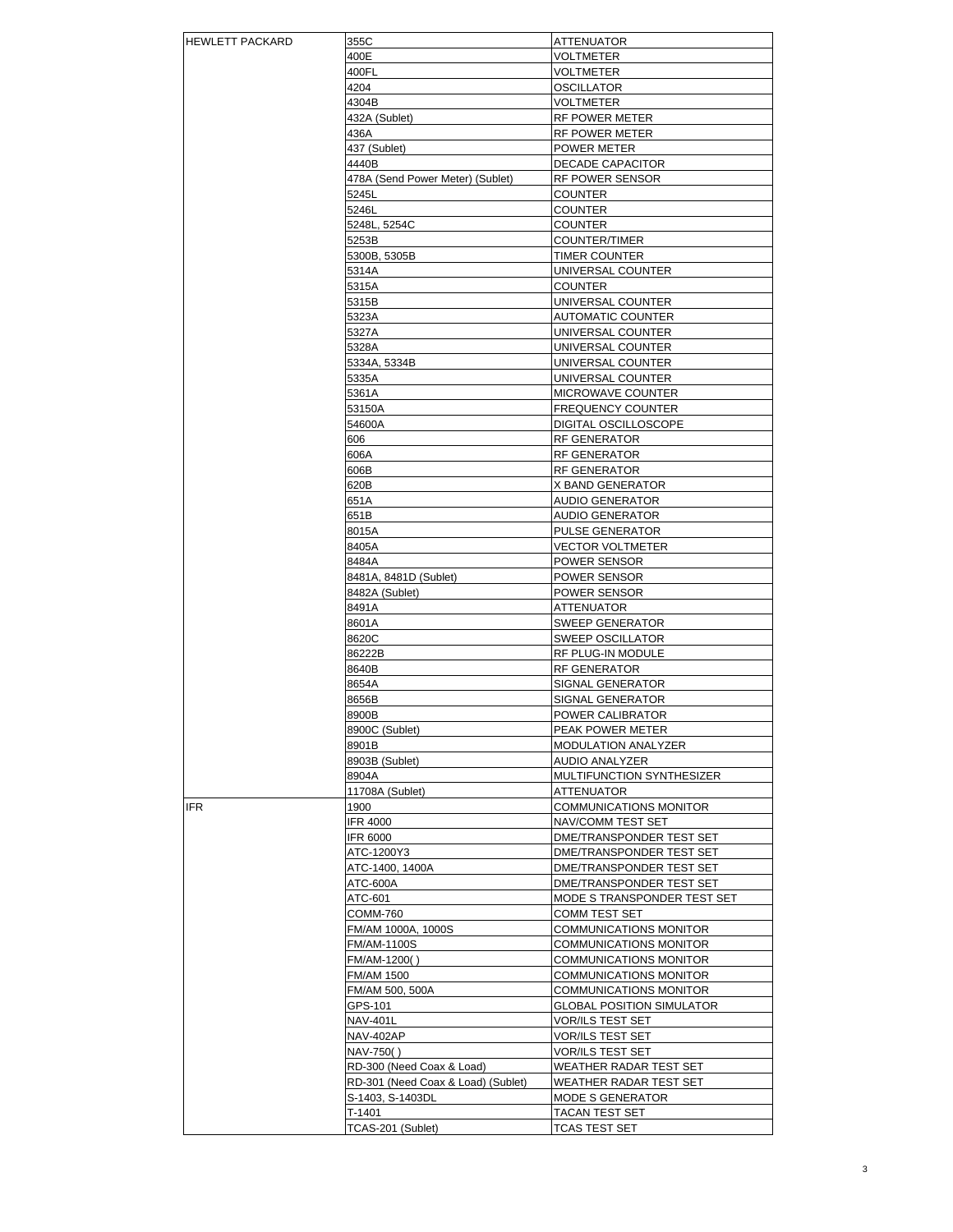| JACKSON ELECTRIC             | X-114             | <b>FUEL QUANTITY TESTER</b> |
|------------------------------|-------------------|-----------------------------|
| <b>JC AIR</b>                | 332 ATC CHECK     | ATC RAMP TESTER             |
|                              | NAV CHECK 1       | VOR/ILS TEST SET            |
|                              | <b>NAV2000R</b>   | SIGNAL GENERATOR            |
| KEITHLEY                     | 2010              | DIGITAL MULTIMETER          |
|                              |                   |                             |
| <b>KING</b>                  | <b>KTS-143</b>    | DIGITAL TEST SET            |
|                              | KTS-150           | AUTOPILOT TEST SET          |
|                              | <b>KTS-151</b>    | <b>TEST PANEL</b>           |
|                              | KTS-152, 153      | <b>TEST PANEL</b>           |
|                              | KTS-156           | ADF TEST SET                |
|                              | <b>KTS-158</b>    | <b>TEST PANEL</b>           |
| <b>KUSTOM</b>                | 4000A             | RF GENERATOR                |
| LEADER                       | <b>LAG-120A</b>   | <b>AUDIO GENERATOR</b>      |
|                              | LAG-120B          | SINE/SQUARE WAVE GENERATOR  |
| LEVEL                        | All Models        | LEVEL                       |
| LINAIRE                      | $L - 240$         | <b>TEST PANEL</b>           |
|                              |                   |                             |
|                              | L-280             | <b>TEST PANEL</b>           |
|                              | LA-5              | <b>TEST PANEL</b>           |
|                              | LD-4              | <b>TEST PANEL</b>           |
|                              | LG-4              | <b>TEST PANEL</b>           |
|                              | $LI-3$            | <b>TEST PANEL</b>           |
|                              | $LM-3$            | <b>TEST PANEL</b>           |
|                              | LT-5              | <b>TEST PANEL</b>           |
|                              | $LV-5$            | <b>TEST PANEL</b>           |
|                              | $LV-6$            | <b>TEST PANEL</b>           |
|                              | LW-3              | <b>TEST PANEL</b>           |
|                              | LX-3B             | <b>TEST PANEL</b>           |
|                              |                   |                             |
| <b>MEGGER</b>                | BM121             | <b>INSULATION TESTER</b>    |
|                              | <b>BM223</b>      | MEGGER                      |
|                              | <b>BM403</b>      | <b>INSULATION TESTER</b>    |
|                              | MIT400-EN         | MEGGER                      |
| <b>MICHEL</b>                | 1500              | VOR/ILS TEST SET            |
| Do not subcontract. Advise   | 2210              | NAV/COMM RAMP TESTER        |
| customers to send units to   | 2200A             | NAV/COMM TEST SET           |
| TKM Radios for major repair. | 3300              | TRANSPONDER TEST SET        |
| MICROMETERS, OUTSIDE         | (Up to 12 inches) | <b>MICROMETERS</b>          |
| <b>MOTOROLA</b>              | R2001D            | COMMUNICATIONS SYS ANALYZER |
| <b>NARDA</b>                 |                   | DIRECTIONAL COUPLER         |
|                              | 3000 Series       |                             |
|                              | 768-10            | ATTENUATOR                  |
| NORTH ATLANTIC               | 202BR             | PHASE ANGLE VOLTMETER       |
|                              | 213C/214C         | PHASE ANGLE VOLTMETER       |
|                              | 530               | RESOLVER-SYNCHRO SIMULATOR  |
|                              | 801               | ANGLE POSITION INDICATOR    |
|                              | 5310              | RESOLVER-SYNCHRO SIMULATOR  |
|                              | 8000 Series       | ANGLE POSITION INDICATOR    |
| OMEGA                        | CL540Z (Sublet)   | THERMOCOUPLE SOURCE         |
|                              | CL3515R (Sublet)  | CALIBRATOR THERMOMETER      |
| <b>PANEL METER</b>           | All Models        | PANEL METER                 |
| <b>POWER PRODUCTS</b>        |                   | AVIATION BATTERY CHARGER    |
|                              | 282 ACTIVATOR     |                             |
|                              | <b>CA-1550CML</b> | BATTERY TESTER              |
| <b>PRESSURE GAUGES</b>       | (Up to 5000 psi)  | PRESSURE GAUGES             |
| <b>PROTRACTORS</b>           | All Models        | <b>PROTRACTORS</b>          |
| RCA                          | <b>WV-98C</b>     | VACUUM TUBE VOLTMETER       |
| RESOLVER/SYNCHRO             | Most Models       | RESOLVER/SYNCHROS           |
| <b>SENCORE</b>               | FC51              | <b>FREQUENCY COUNTER</b>    |
|                              | LC101, 102        | CAPACITOR/INDUCTOR METER    |
|                              | LC53              | CAPACITOR/INDUCTOR METER    |
|                              | LC75              | CAPACITOR/INDUCTOR METER    |
|                              |                   |                             |
| <b>SIMPSON</b>               | 260 Series        | ANALOG METER                |
| <b>SINGER</b>                | RT-9              | RATIO TRANSFORMER           |
| SPERRY                       | DM-5300           | DIGITAL MULTIMETER          |
| <b>SPHERE RESEARCH</b>       | RS100-C           | DC METER CALIBRATOR         |
| <b>STANFORD RESEARCH</b>     | <b>DS345</b>      | <b>FUNCTION GENERATOR</b>   |
|                              | SR760FFT (Sublet) | SPECTRUM ANALYZER           |
| <b>SUPCO</b>                 | M-500             | TACHOMETER                  |
| <b>TECH-AID</b>              | TA-900            | ANGLE POSITION INDICATOR    |
|                              | TA-568            | GENERATOR                   |
|                              |                   |                             |
|                              | TDR 1502, 1503    | CABLE TESTER TEST SET       |
|                              | 2215              | OSCILLOSCOPE                |
|                              | 2220, 2221        | OSCILLOSCOPE                |
|                              | 2225              | OSCILLOSCOPE                |
|                              | 2230, 2235        | OSCILLOSCOPE                |